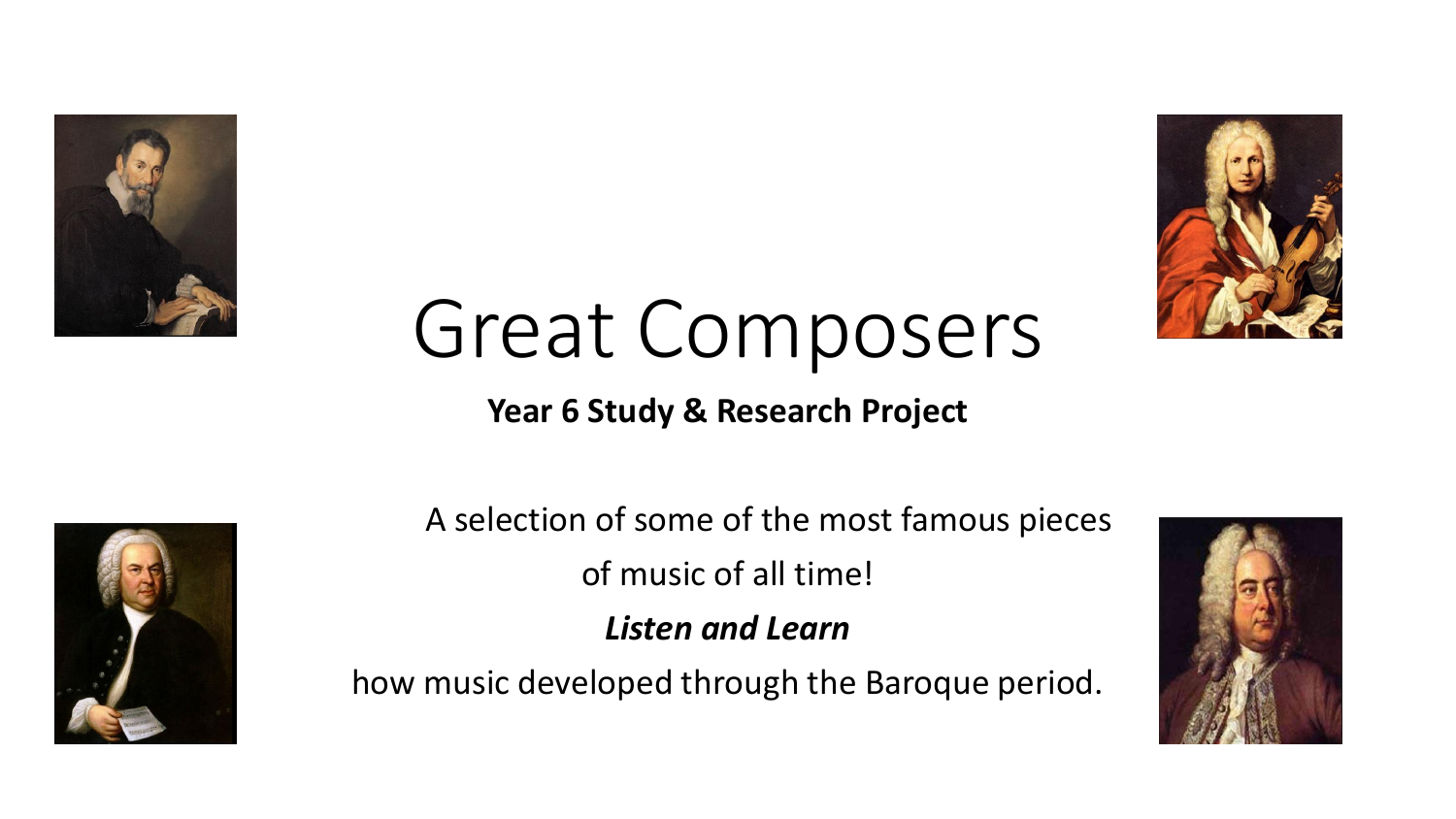# Hi Year 6 – I hope you are all well and working hard.

## **Learning Objective:**

I would like you to use this booklet to help you to develop your knowledge and understanding of how music developed during the Baroque period.

It will be good to know the names of some of the very famous composers and to listen to their music. I hope you find the music interesting!

If you click on the You Tube links and they do not load, just type in the names of the pieces and the composer's name.

There is an activity to complete and submit (on *W*ord) at the end of the booklet.

Overall, reading about the composers and listening to their music should help you to build up your knowledge of these important developments in music. **Enjoy!**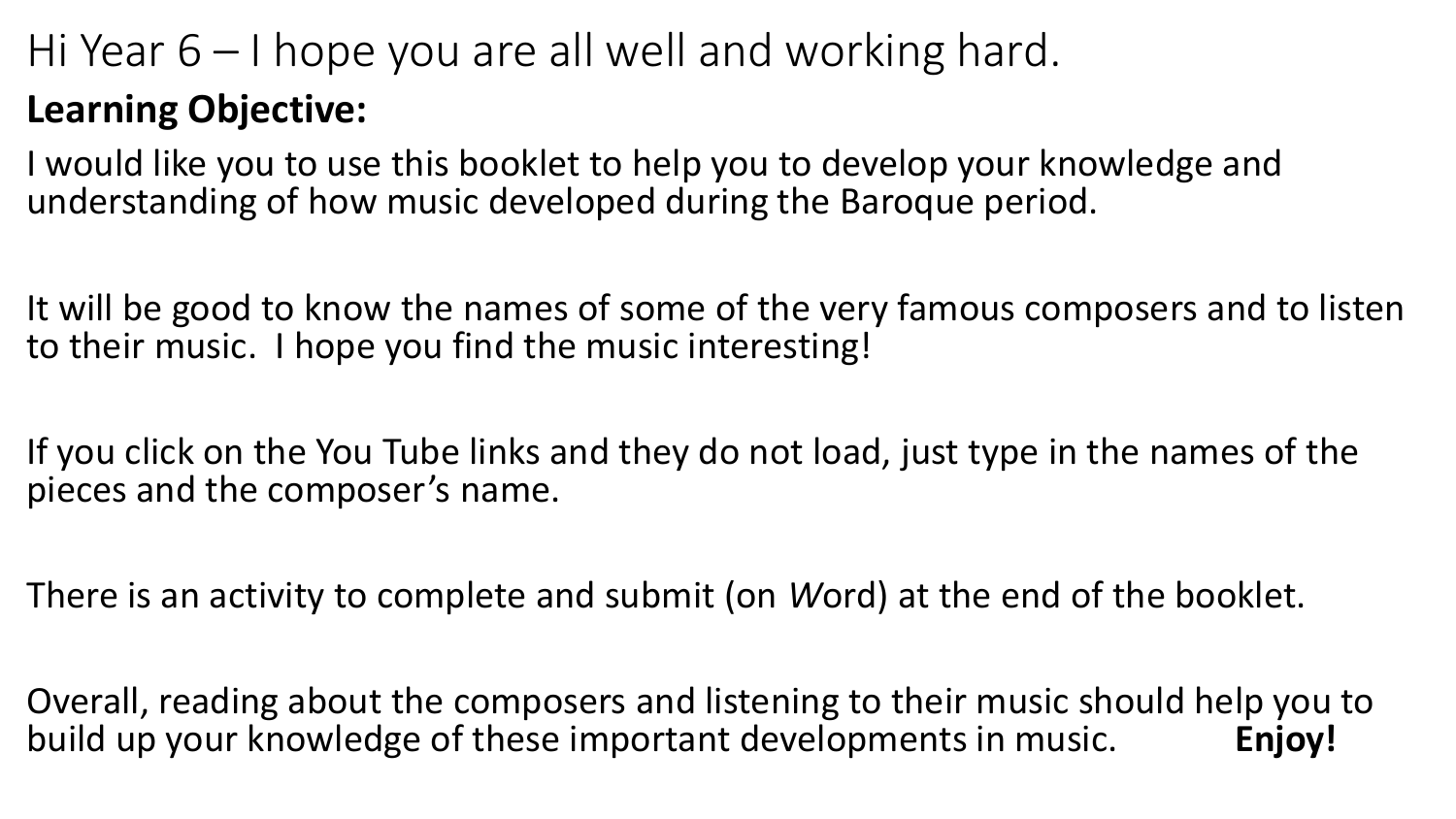Baroque Period Composers (1600 to 1750)



This is *Claudio Monteverdi* an Italian composer born in 1567. He was a choir master, priest and a very accomplished string player. He was a pioneer of opera, a new musical style that developed in Italy in the early 1600s. Monteverdi moved to Venice to be *maestro di cappella* at the

basilica of San Marco. He lived there until his death in 1643.

#### **Listen to this Madrigal** *O Mirtillo, Mirtillo* **(a vocal piece written in a polyphonic style)**

[https://video.search.yahoo.com/search/video?fr=mcafee&p=monteverdi+madrigals+youtu](https://video.search.yahoo.com/search/video?fr=mcafee&p=monteverdi+madrigals+youtube#id=1&vid=8a2f9927e8accbdf74b88d903bc751bf&action=view) be#id=1&vid=8a2f9927e8accbdf74b88d903bc751bf&action=view

Notice how the different voices blend together. You will also notice how different this style of music is to the more lively music examples of some of the other composers of the later Baroque period.

**It is important to know that during the 1600s, Venice was perhaps the most important centre in the development of music in Europe. This is one of the reason that most operas are sung in the Italian language and a lot of musical terms are Italian.**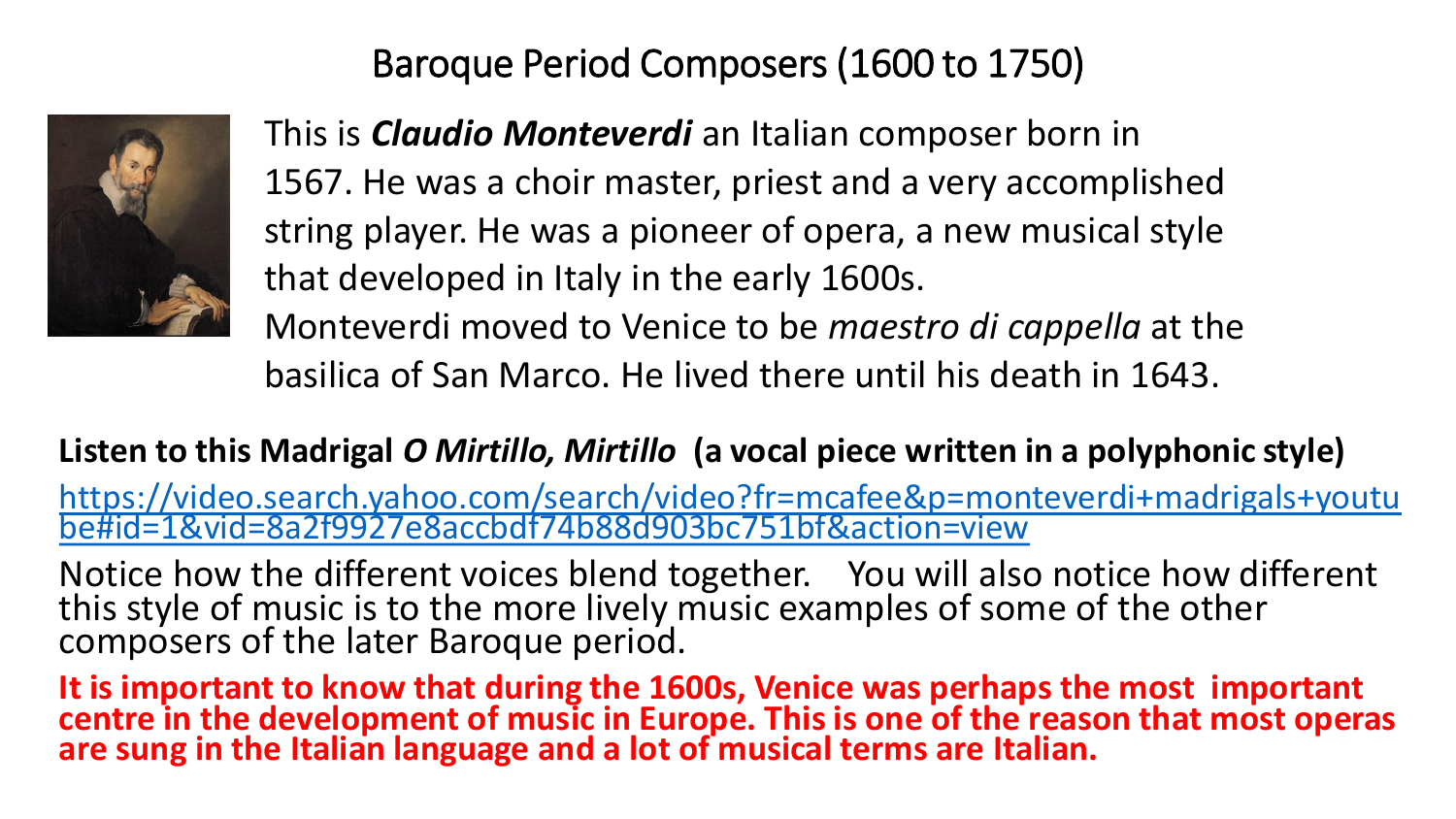## Late Baroque Composers



- This is *Antonio Vivaldi*. He was born in Italy in 1678. He was a virtuoso violinist and composed operas and many pieces of music for strings.
- Use this link to watch and listen to a performance of one his most famous pieces: *Spring from the Four Seasons*
- [https://video.search.yahoo.com/search/video?fr=mcafee&p=four+seasons+vivaldi+youtube+spring#i](https://video.search.yahoo.com/search/video?fr=mcafee&p=four+seasons+vivaldi+youtube+spring#id=2&vid=c2d7db921f51b6381718a289ea8181aa&action=click) d=2&vid=c2d7db921f51b6381718a289ea8181aa&action=click
- Q. Can you find out what type of composition this is?
- Q. As well as the string family, which keyboard instrument is playing the accompaniment part in the background?
- Q. What is the strange looking, guitar-style instrument on the right hand side?
- Fact. The accompaniment part played by these instruments is known as the *'continuo'* part.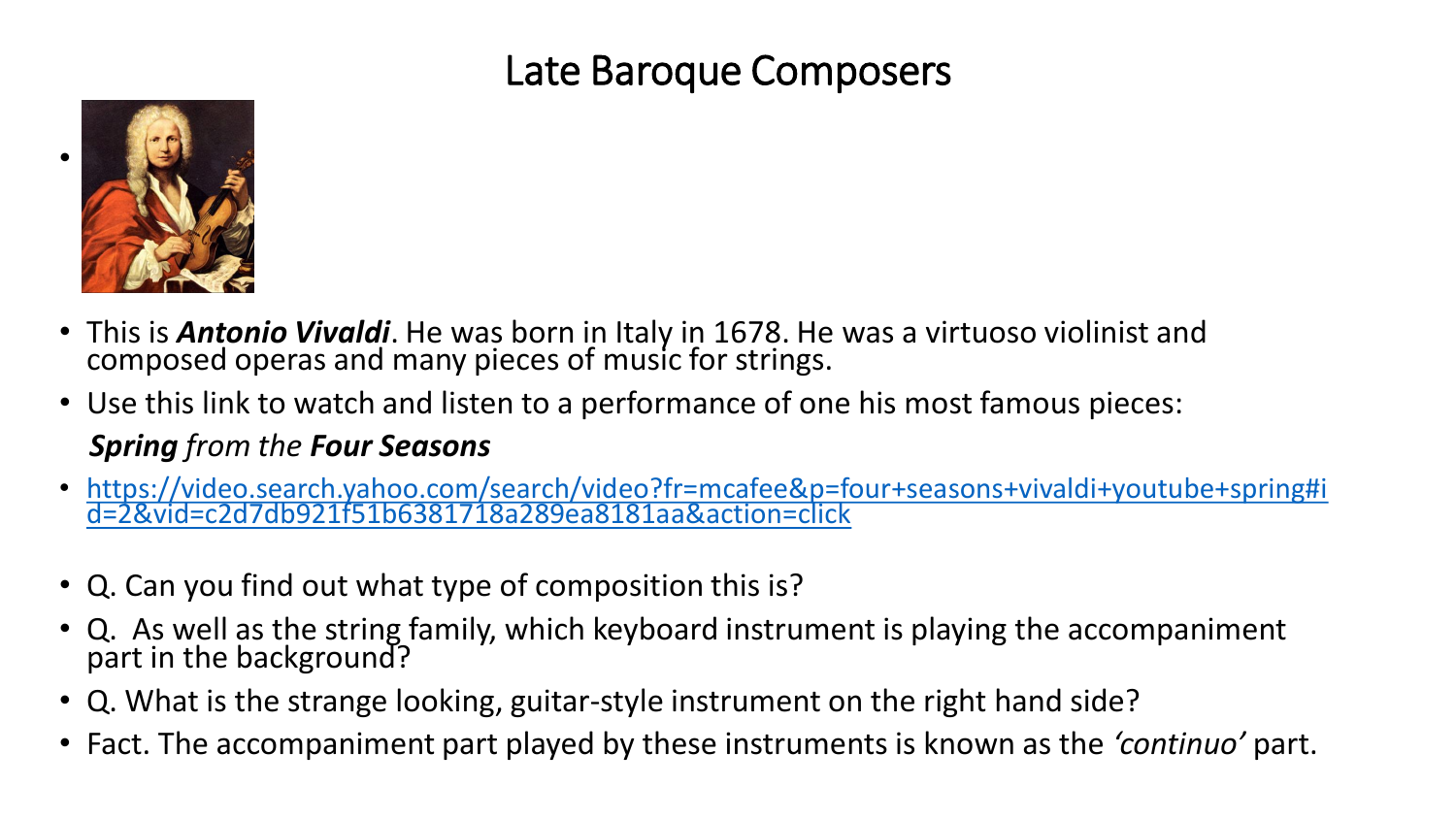

*Late Baroque Composers continued*  This is *J.S.Bach* one of the most famous composers of all time. Born in 1685, Bach wrote over 1000 pieces of music. He had 20 children and some of them including Carl Philipp Emanuel & Johann Cristian also became famous composers. Listen to this piece *Air on the G String*

[https://video.search.yahoo.com/search/video?fr=mcafee&p=j.s.+bach#id=32&vid=a5ae62df53d8a3336182079bb17563f0&action=cl](about:blank) ick

Q. What is the solo instrument in the centre?

## Listen to *Brandenburg Concerto No.3*

[https://video.search.yahoo.com/search/video?fr=mcafee&p=brandenburg+concerto#id=15&vid=6318fcaa5d21fdca6bd5c1f62b1271](about:blank) bc&action=click

Q. How is this a similar composition to Spring by Vivaldi?

**Fact:** The *Branderburg Concertos* were sent to the Elector of Berlin to show off Bach's skills as a composer. They were never returned to Bach and remained there until they were found in 1870, 120 years after Bach's death in 1750.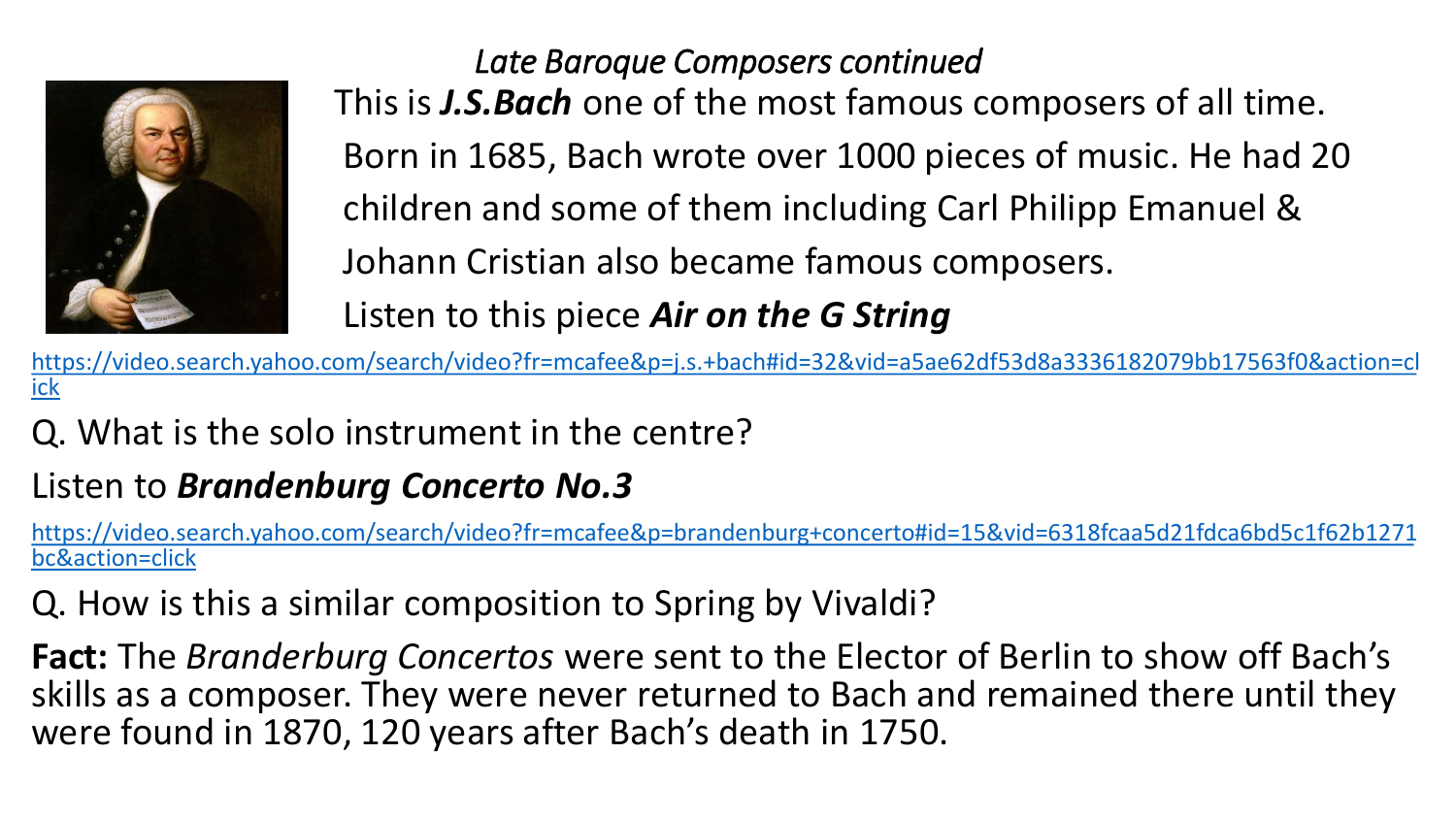

This is George Frideric Handel. Along with J.S. Bach he become one of the most important composers during the late Baroque period of music. Handel was born in Germany in 1685 and moved to London in 1712.

Handel became a naturalised British citizen and composed music for the English nobility. Having spent time in Italy, Handel was influenced by early Baroque-style music.

Handel's most famous pieces of music such as *Messiah, Water Music, Music for the Royal Fireworks* and *Zadok the Priest\** (used for the coronation of George II *and all future Monarchs*) have become part of British culture.

**\*Listen** to *Zadok the Priest* (I'm sure some of you will have heard this before)

[https://www.youtube.com/watch?v=HG2UMO6rZd4](about:blank)

*The video for this is also interesting, as it shows portraits of all of the monarchs from 1066 to the present day. Remember that this music was only used 'from' George II's coronation and for all future monarchs.*